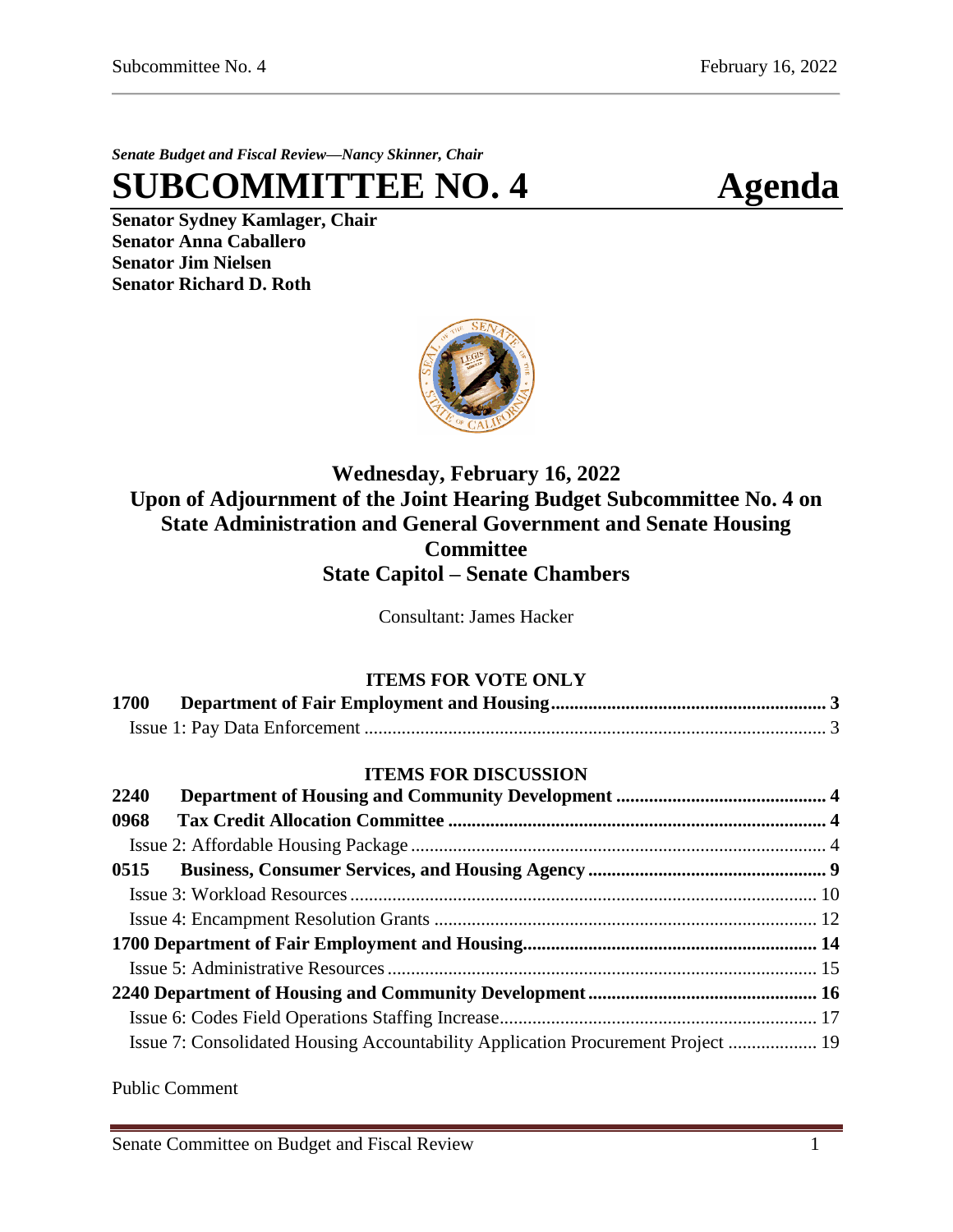Pursuant to the Americans with Disabilities Act, individuals who, because of a disability, need special assistance to attend or participate in a Senate Committee hearing, or in connection with other Senate services, may request assistance at the Senate Rules Committee, 1020 N Street, Suite 255 or by calling (916) 651-1505. Requests should be made one week in advance whenever possible.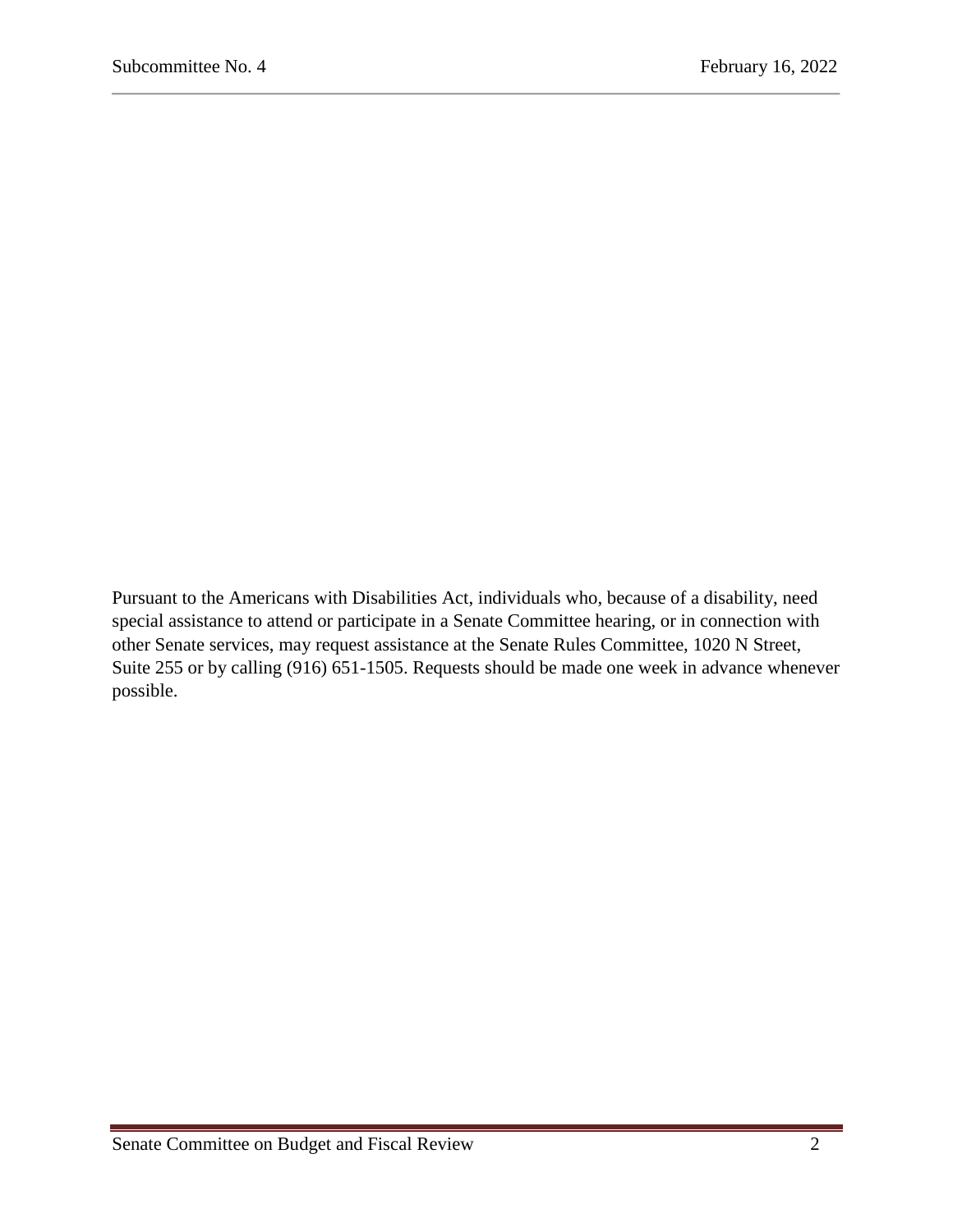# **ITEMS FOR VOTE ONLY**

## <span id="page-2-0"></span>**1700 DEPARTMENT OF FAIR EMPLOYMENT AND HOUSING**

#### <span id="page-2-1"></span>**Issue 1: Pay Data Enforcement**

**Governor's Budget.** The budget includes \$716,000 General Fund and 3 positions in 2022-23, and \$689,000 in General Fund and 3 positions in 2023-24 and ongoing, to analyze pay equity data and produce reports on an ongoing basis by industry showing the progress, or lack thereof, in demographic representation and gender pay equity.

**Background.** Department of Fair Employment and Housing (DFEH) receives, investigates, conciliates, mediates, and prosecutes complaints of alleged violations of the Fair Employment and Housing Act (FEHA), the Equal Pay Act, the Unruh Civil Rights Act, the Ralph Civil Rights Act, Civil Code section 51.9, the Disabled Persons Act, the California Trafficking Victims Protection Act, and Government Code section 11135 et seq (prohibiting discrimination in all state-funded activities and programs).

Government Code section 12999 was established by SB 973 (Jackson), Chapter 363, Statutes of 2020. This law requires that, on or before March 31, 2021, and on or before March 31 each year thereafter, a private employer with 100 or more employees and who is required to file an annual Employer Information Report (EEO-1 form) under federal law to the Equal Employment Opportunity Commission (EEOC) must submit a pay data report to DFEH that covers the prior calendar year, or "reporting year." All California employers with over 100 employees will be subject to this law. The law also authorizes DFEH to enforce the Equal Pay Act (Labor Code section 1197.5), along with the Fair Employment and Housing Act, to address pay discrimination.

**Staff Comments.** The requested resources are an augmentation to those provided for the implementation of SB 973. Specifically, DFEH received approval for 4 positions and funding for IT infrastructure costs to develop and implement an online portal to accept employer pay data. All of the positions have been filled.

DFEH successfully implemented and opened an online portal to accept the first year of employer pay data reports from 2/1/2021-3/31/2021 and is now analyzing more than 20,000 submissions and pursuing approximately 4,000 non-filers. DFEH has indicated that recruiting additional inhouse resources would allow the department to more readily analyze the significant volume of data provided to identify and enforce pay equity violations and other unlawful discrimination. These resources would include a labor economist, research scientist and digital forensic specialist, rather than solely relying on outside expert witnesses, who can be costly and have limited availability.

**Staff Recommendation:** Approve as Budgeted.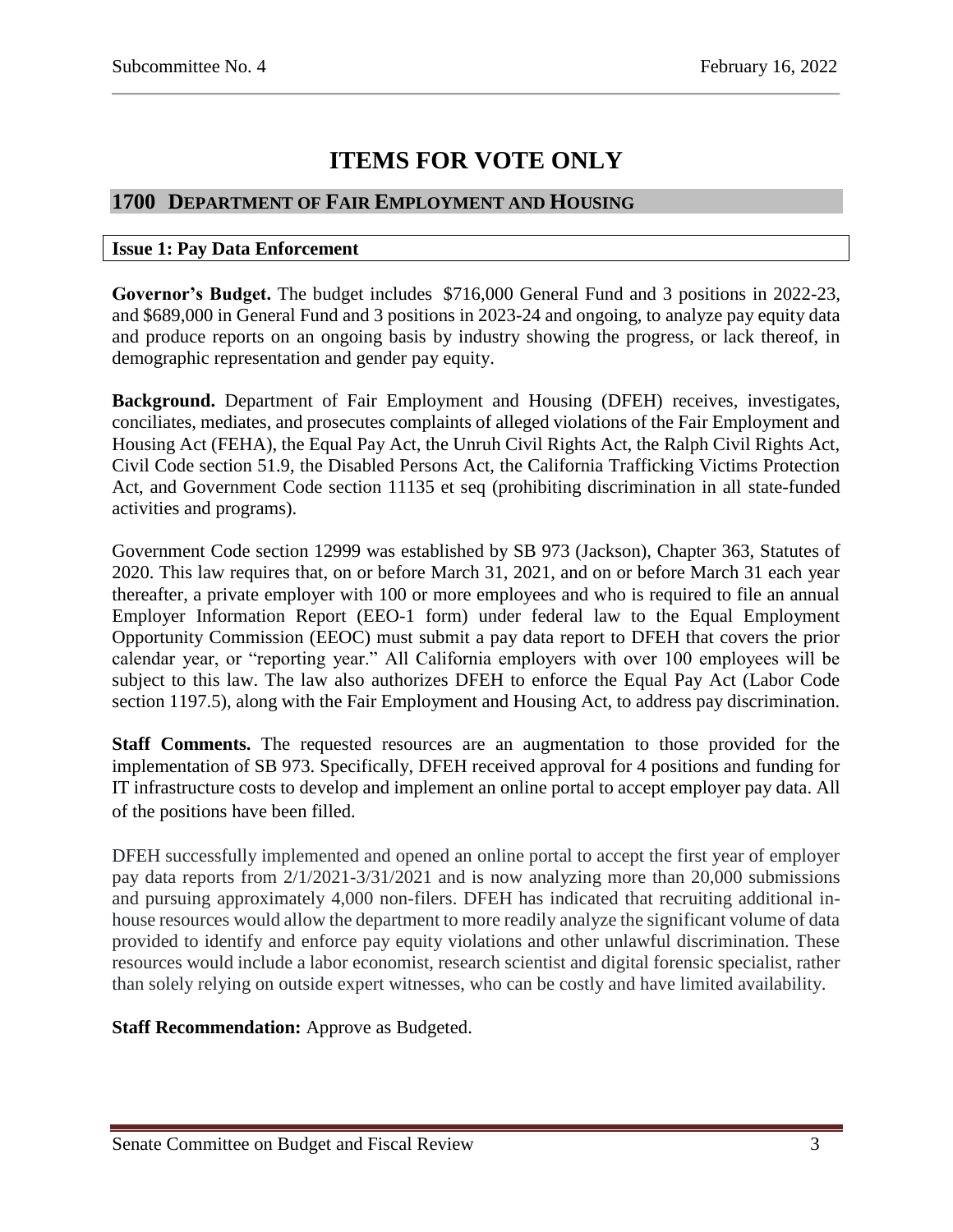# **ITEMS FOR DISCUSSION**

# <span id="page-3-1"></span><span id="page-3-0"></span>**2240 DEPARTMENT OF HOUSING AND COMMUNITY DEVELOPMENT 0968 TAX CREDIT ALLOCATION COMMITTEE**

#### <span id="page-3-2"></span>**Issue 2: Affordable Housing Package**

**Governor's Budget.** The budget proposes \$2 billion in General Fund resources over two years to accelerate the development of affordable housing. This includes:

- \$500 million one-time General Fund (\$225 million in 2022-23, and \$275 million in 2023-24) for the Infill Infrastructure Grant program.
- \$300 million one-time General Fund (\$75 million in 2022-23, and \$225 million in 2023-24) for the Affordable Housing and Sustainable Communities program.
- \$100 million one-time General Fund (\$25 million in 2022-23, and \$75 million in 2023-24) to expand affordable housing development and adaptive reuse opportunities on state excess land sites.
- \$100 million one-time General Fund (\$50 million in 2022-23, and \$50 million in 2023-24) for adaptive reuse incentive grants.
- \$500 million in additional Low-Income Housing Tax Credits.
- \$200 million one-time General Fund (\$50 million in 2022-23, and \$150 million in 2023-24) for the California Housing Finance Agency Mixed Income Program.
- \$200 million one-time General Fund (\$50 million in 2022-23, and \$150 million in 2023-24) for the Portfolio Reinvestment Program.
- \$100 million one-time General Fund (\$25 million in 2022-23, and \$75 million in 2023-24) for HCD's Mobilehome Park Rehabilitation and Resident Ownership Program.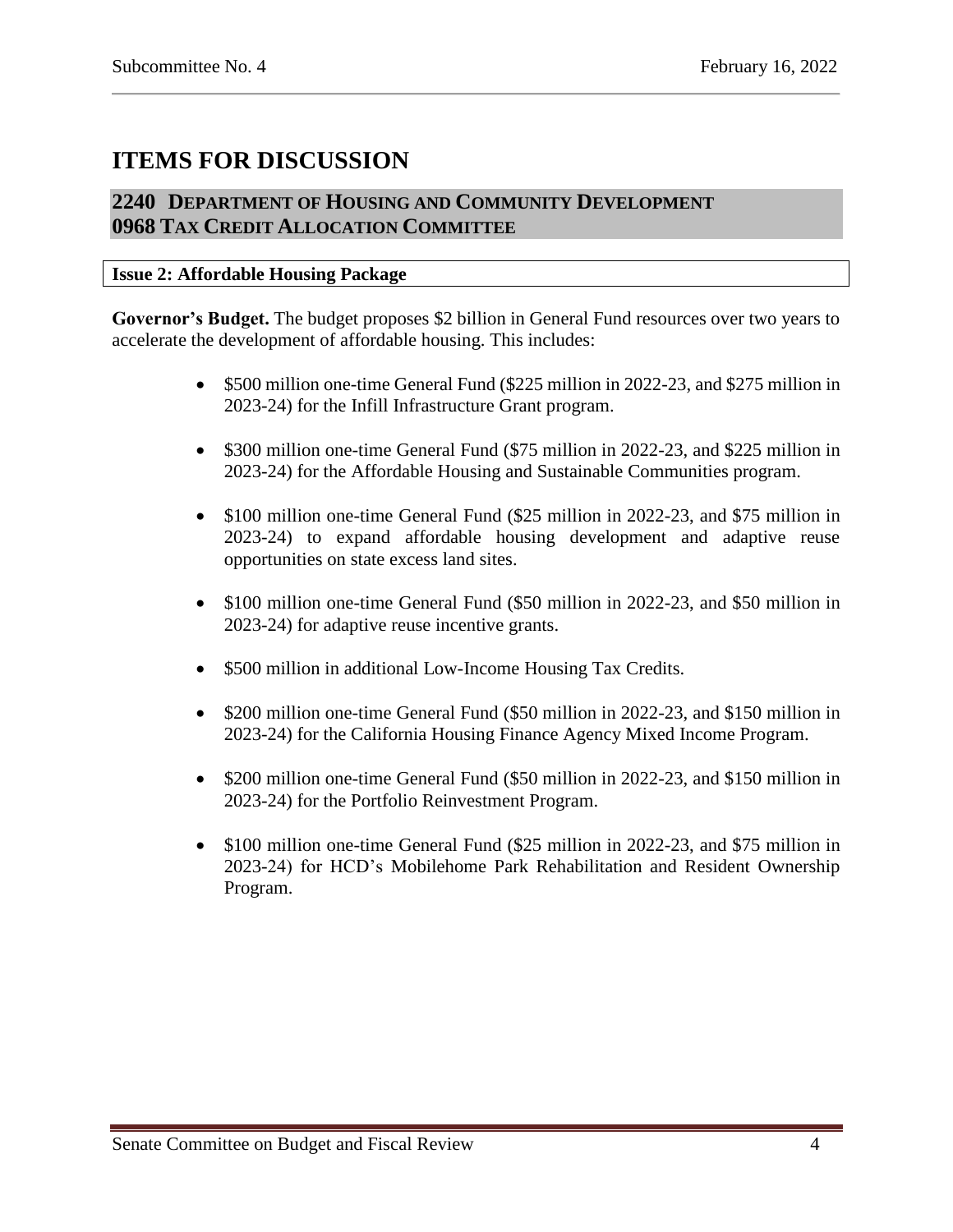| <b>Item</b>                                                               | 2022-23             | 2023-24         | <b>Total</b>    |  |
|---------------------------------------------------------------------------|---------------------|-----------------|-----------------|--|
| <b>Adaptive Reuse Program</b>                                             | \$50,000,000        | \$50,000,000    | \$100,000,000   |  |
| Affordable Housing and Sustainable<br>Communities                         | \$75,000,000        | \$225,000,000   | \$300,000,000   |  |
| Infill Infrastructure Grant Program                                       | \$225,000,000       | \$275,000,000   | \$500,000,000   |  |
| Mixed Income Program                                                      | \$50,000,000        | \$150,000,000   | \$200,000,000   |  |
| Mobilehome Park Rehabilitation and<br>Resident Ownership Program (MPRROP) | \$25,000,000        | \$75,000,000    | \$100,000,000   |  |
| Portfolio Reinvestment Program                                            | \$50,000,000        | \$150,000,000   | \$200,000,000   |  |
| <b>State Excess Sites Program</b>                                         | \$25,000,000        | \$75,000,000    | \$100,000,000   |  |
| Low Income Housing Tax Credits                                            | \$500,000,000       | $\mathsf{\$}$ - | \$500,000,000   |  |
| <b>Total</b>                                                              | \$<br>1,000,000,000 | \$1,000,000,000 | \$2,000,000,000 |  |

This proposal is summarized below:

**Background.** The Affordable Housing and Sustainable Communities (AHSC) Program was established through enactment of Chapter 36, Statutes of 2014 (SB 862) to provide funding for land-use, housing, and transportation projects to support infill and compact development that reduces greenhouse gas (GHG) emissions through the reduction of vehicle miles traveled. Funding for the AHSC program has historically been provided from the Greenhouse Gas Reduction Fund (GGRF), established to receive cap-and-trade auction proceeds. HCD implements AHSC under policy direction from the Strategic Growth Council (SGC).

The IIG program, enacted through Chapter 179, Statutes of 2007, awards grants to provide gap funding for infrastructure that supports higher-density affordable and mixed-income housing in locations designated as infill. Under the IIG program, developers and local governments can partner to apply for infrastructure grant funding. Since 2019, the state has invested over \$500 million General Fund in the IIG Program under slightly different rules as part of the IIG Program of 2019.

The Mixed Income Program (MIP) was created in the 2019-20 Budget to provide long-term financing for new construction of affordable multifamily developments that provide housing for Californians earning between 30% and 120% of the Area Median Income (AMI).

MPRROP was established in 1984 to provide deferred-payment loans to mobilehome parks for 1) acquisition and conversion for resident, nonprofit, and local public entity ownership generally in return for long-term affordability; 2) mobilehome owners to purchase an interest in a mobilehome park; 3) individuals in mobilehome parks previously assisted with MPRROP to rehabilitate or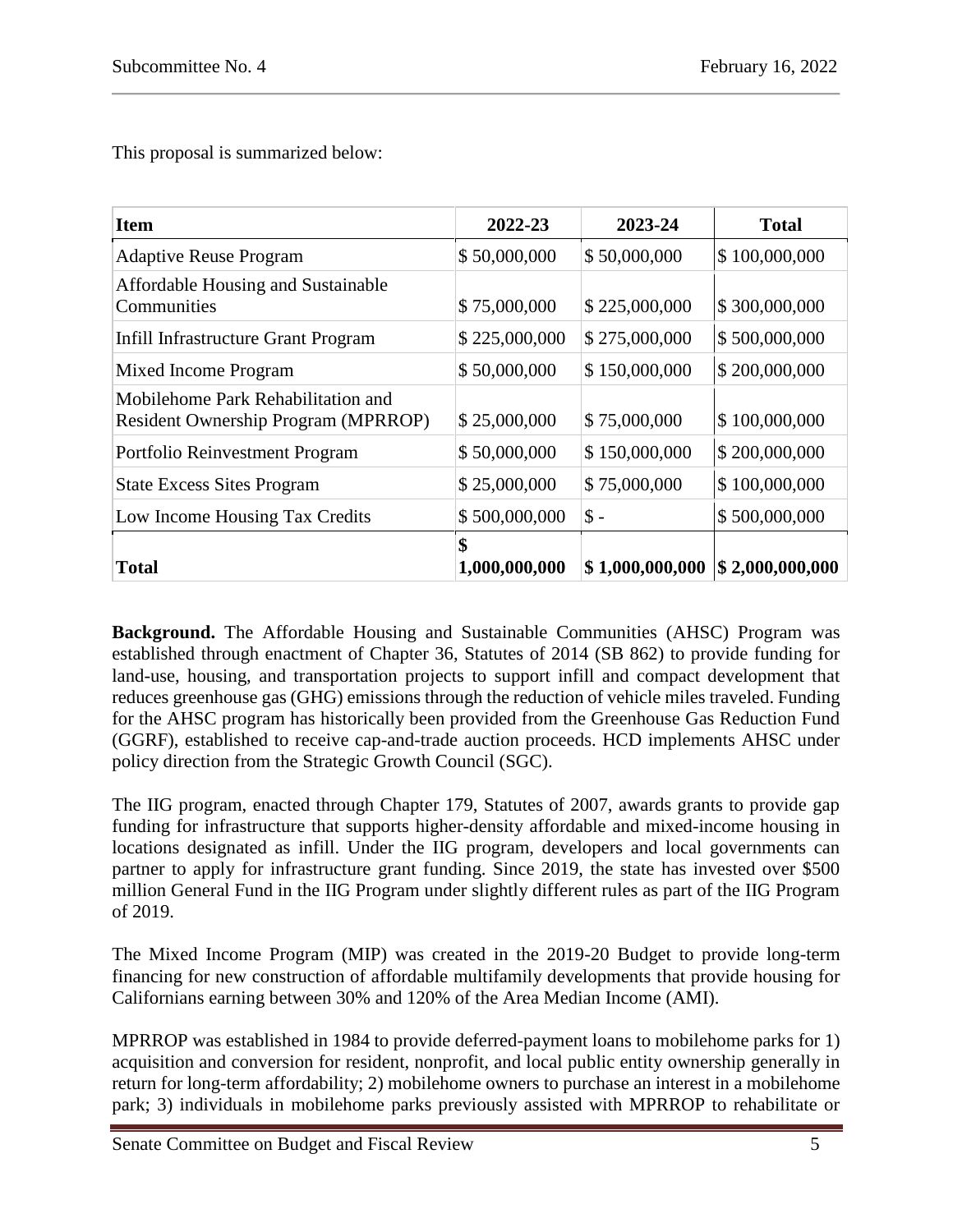replace their mobilehomes; and 4) replacement of a mobilehome park destroyed in a natural disaster. The program is funded through an annual per-mobilehome section registration fee for those mobilehomes that are not on a foundation system. As mobilehomes are installed on foundation systems and mobilehome owners voluntarily convert to property taxes, the amount of funding available diminishes each year.

The Portfolio Reinvestment Program was created as part of the 2021-22 Budget to provide loans or grants, or both loans and grants, to rehabilitate, capitalize operating subsidy reserves for, and extend the long-term affordability of HCD-funded housing projects that have affordability restrictions that have expired or are otherwise at-risk for conversion from affordable to market rate.

Low-Income Housing Tax Credits are state tax credits that finance the new construction of multifamily housing projects that also receive 4% federal tax credits, which also require the use of federally-limited Private Activity Bonds.

The 2021-22 budget included nearly \$5 billion for a variety of housing programs. These investments are summarized below (dollars in millions).

| <b>Housing Program</b>                   | 2021-22   |
|------------------------------------------|-----------|
| <b>Affordable Housing Backlog</b>        | \$1,750.0 |
|                                          |           |
| <b>Affordable Housing Preservation</b>   | \$300.0   |
| Foreclosure Intervention Housing Program | \$500.0   |
| <b>Farmworker Housing</b>                | \$130.0   |
| REAP of 2021                             | \$600.0   |
| <b>LIHTC</b>                             | \$500.0   |
| <b>IIG</b>                               | \$534.0   |
| <b>ADU</b> Financing                     | \$81.0    |
| 1st-Time Homebuyer DPA                   | \$100.0   |
| <b>Housing Total</b>                     | \$4,495.0 |

**Staff Comments.** The proposed two-year housing package consists of a mix of existing and new programs. The Administration has indicated that the funds for a new State Sites Excess Lands program will leverage state land as an asset to expedite housing opportunities by offering lowcost, long-term ground leases in exchange for affordable and mixed-income housing. The Administration has indicated proposed funding for the new Adaptive Reuse program would help remove cost impediments to adaptive reuse (e.g., structural improvements, plumbing/electrical design, exiting) of non-residential properties and help accelerate residential conversions, with a priority on projects located in downtown-oriented areas. These per-unit grants will be paired with other Department of Housing and Community Development's (HCD) awards to remove impediments in delivering adaptive reuse projects.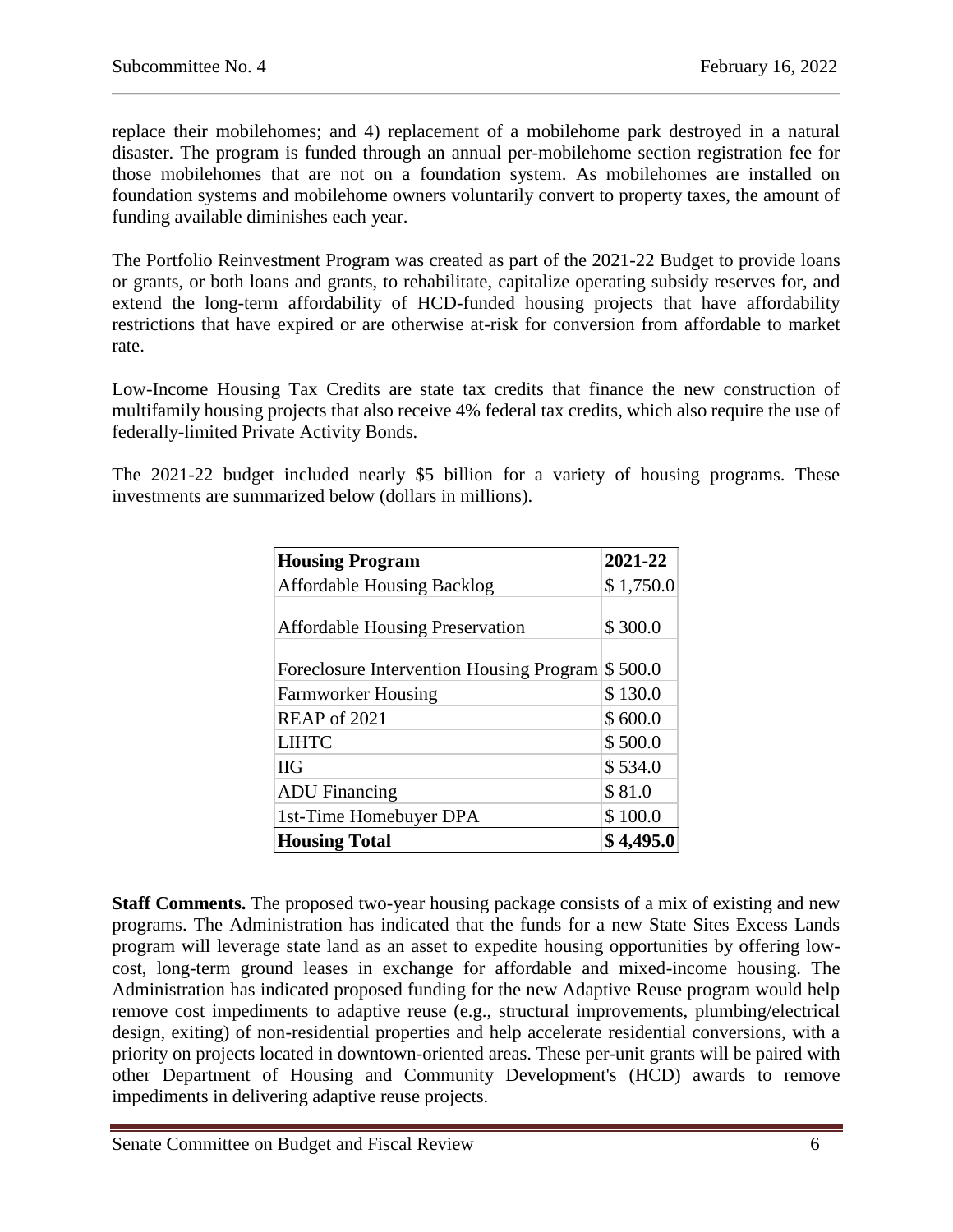Additionally, the Administration has proposed a handful of changes to existing programs. Specifically, the Administration has indicated that demand for the MPRROP has been weak, in large part because the rules are complex and difficult to follow. Recently, an effort to address regulatory changes was halted in lieu of an opportunity to make statutory changes through a trailer bill. The Administration has proposed trailer bill language to change the MPRROP name to the Manufactured Housing Opportunity and Revitalization (MORE) Program; to streamline program participation and administration; and to expand its authority to provide funding to support climate goals and living conditions in mobilehomes and mobilehome parks.

This suite of proposals raises a number of questions about the state's approach to addressing the current housing affordability crisis. Specifically:

*What is the overall strategy?* Most land use and housing decisions are made at the local level. However, the state can use its financial resources to encourage specific kinds of development. The Administration has made the decision to focus on infill development and affordable rental housing. The Legislature should consider whether this approach is appropriate, or if resources should be prioritized in another way. For example, this package, and most historical funding, has focused on development and preservation of affordable rental housing. While there is clearly merit in this approach, it does not seek to encourage affordable homeownership as a potential solution.

*How should the state balance competing priorities?* The Administration has correctly identified that the state's housing crisis is connected to several issues, including climate change, homelessness, and other issues. This means that any housing-related proposal is inherently balancing several competing priorities. For example, the proposed budget attempts to address both housing affordability and climate change by focusing on infill development where possible. While there is merit in this approach, it is worth noting that it will lead to more resources being spent in urban or developed areas, and fewer in rural or undeveloped areas, despite housing affordability being a statewide issue. The Legislature should consider how best to balance these competing priorities to achieve the desired policy outcomes.

*What programmatic changes are necessary to help the state reach its goals?* The state has numerous existing housing-related funding programs, some going back years or decades. Some of these programs were designed before the current affordability crisis became acute, or were designed to address policy issues that are no longer state priorities. As such, in addition to deciding how to allocate funds between state programs, the Legislature may want to consider the extent to which statutory changes to existing programs are appropriate. For example, the Administration has identified changes to the MPRROP that may improve program administration and participation. Additionally, the IIG program of 2007 has one set of rules for allocating funding, while the IIG program of 2019 has another, as well as a set-aside for rural jurisdictions. Having two separate programs helps balance competing policy priorities, but is burdensome for participants and program administrators. The Legislature may want to consider the extent to which programs can be modified to better balance various goals and priorities and improve outcomes.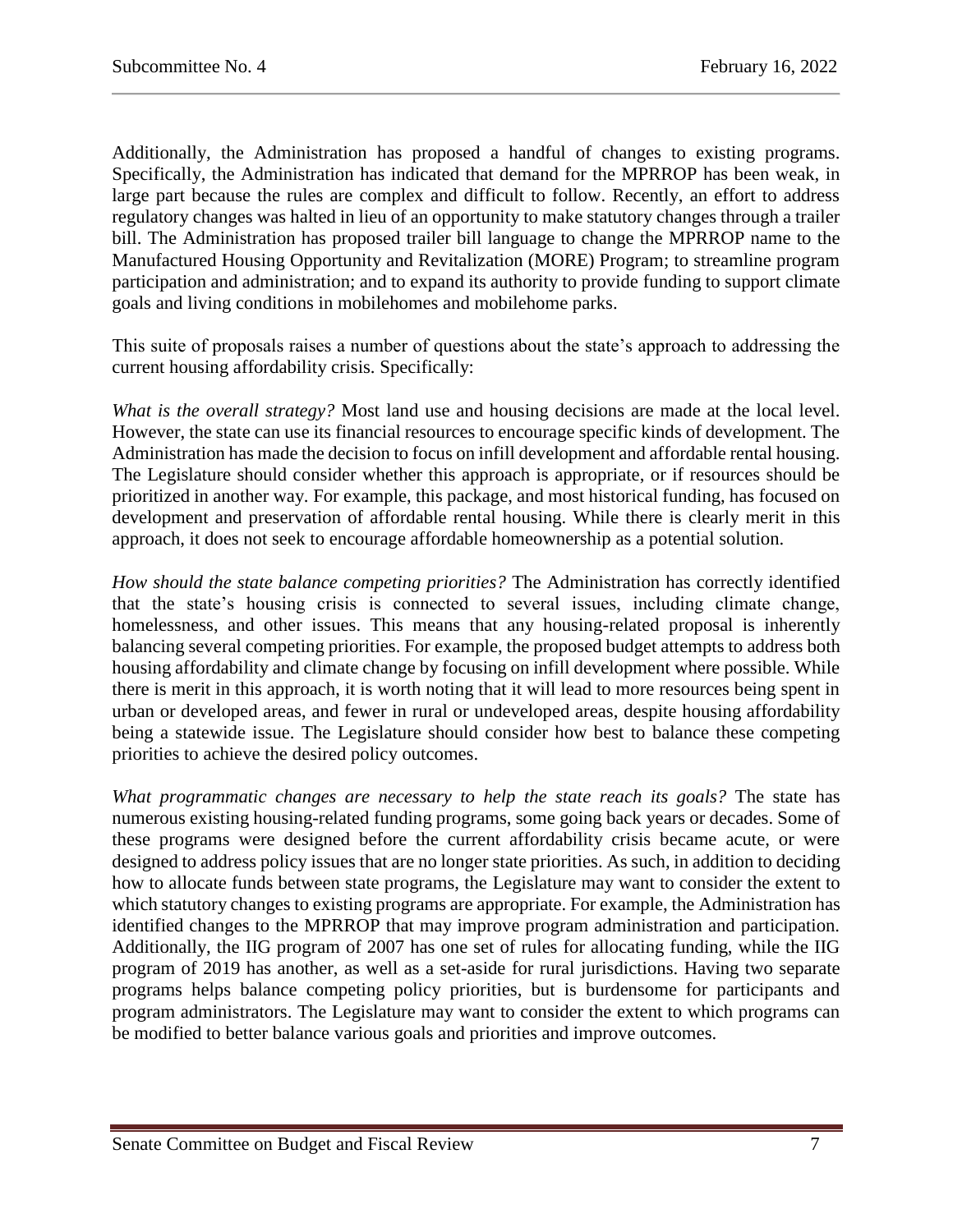# **LAO Comments.**

- *Housing Budget Package.* The Governor's 2022-23 budget proposes \$2 billion General Fund one time for several major housing proposals, largely reflecting expansions of existing programs.
- *Devote Attention to Overseeing Recent Augmentations.* Prior to authorizing increased funding for new proposals, we suggest the Legislature dedicate the early part of the budget process to overseeing the implementation of last year's significant housing augmentations.
- *Assess How Governor's Housing Package Moves State Forward Towards Addressing Housing Goals.* Consider the extent to which the proposed augmentations align with the recent land use and housing policy changes the state has enacted. In addition, increased focus on where housing is built will be necessary to mitigate and adapt to the current and growing impacts of climate change.
- *Consider Longer-Term Plan for Expanded State Role in Housing.* Understanding the impact of recent budget augmentations and policy changes will better position the Legislature to determine where continued actions are necessary and help guide the state's long-term fiscal strategy in addressing housing development and affordability.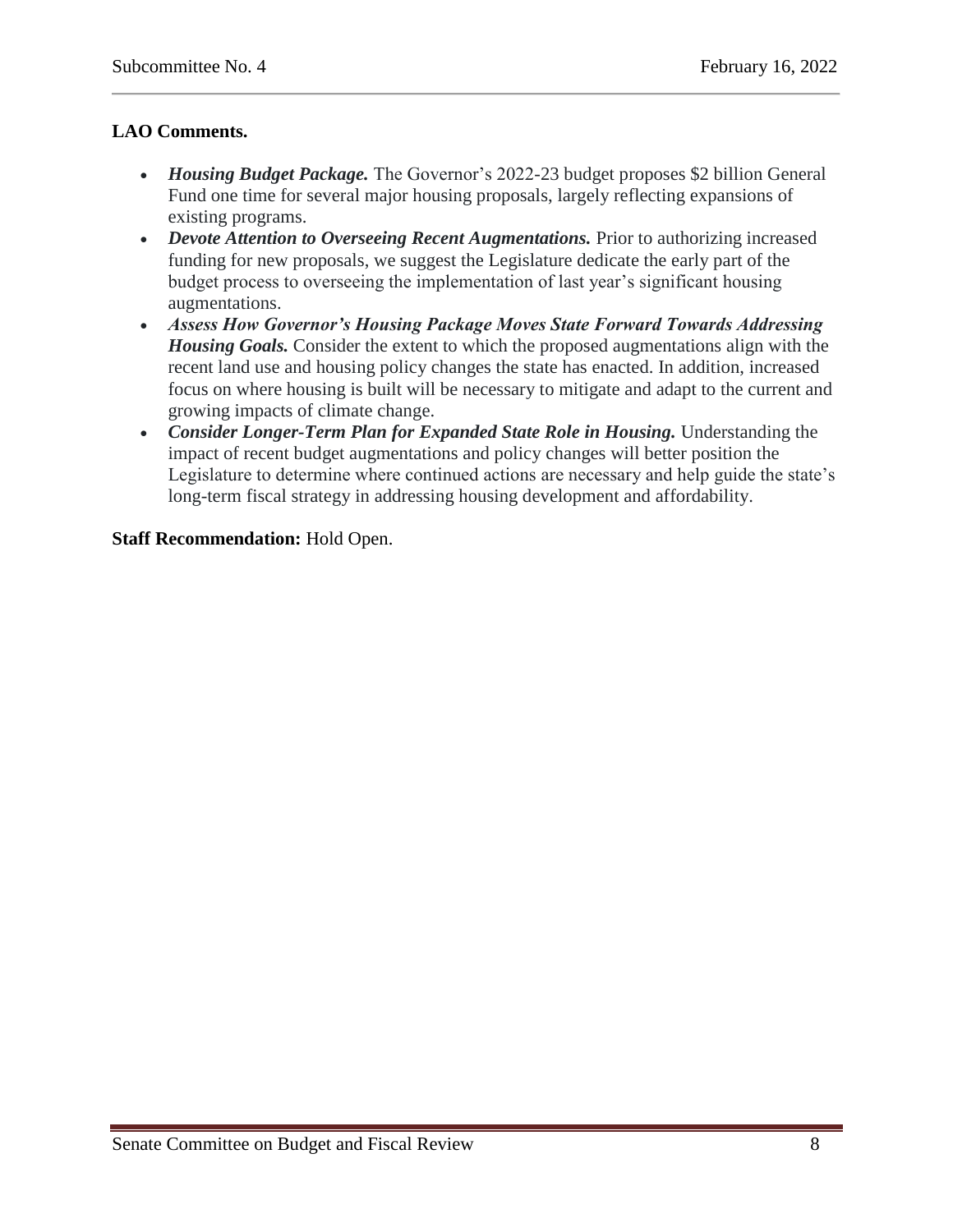# <span id="page-8-0"></span>**0515 BUSINESS, CONSUMER SERVICES, AND HOUSING AGENCY**

The Business, Consumer Services, and Housing Agency protects the public through the licensing and regulation of more than 100 businesses and 200 professional categories; regulates financial services and state-licensed financial institutions; regulates, licenses, and enforces the sale of alcoholic beverages and cannabis; regulates the horse racing industry; protects civil rights; prevents homelessness through the coordination of funding and services; and provides safe and affordable housing opportunities. The Agency oversees the Departments of Alcoholic Beverage Control, Cannabis Control, Consumer Affairs, Fair Employment and Housing, Financial Protection and Innovation, Housing and Community Development, and Real Estate; the California Housing Finance Agency; the Alcoholic Beverage Control Appeals Board; the Cannabis Control Appeals Panel, the California Horse Racing Board, and the California Interagency Council on Homelessness, previously named the Homeless Coordinating and Financing Council.

**Budget Overview:** The Governor's budget proposes \$1.5 billion and 73 positions to support BCSH in the budget year, as shown in the figure below. This is an increase of 7 positions and roughly \$400 million from 2021-22.

|                                                      |                                                          | <b>Positions</b> |         |           | <b>Expenditures</b> |                           |             |  |
|------------------------------------------------------|----------------------------------------------------------|------------------|---------|-----------|---------------------|---------------------------|-------------|--|
|                                                      |                                                          | 2020-21          | 2021-22 | 2022-23   | 2020-21*            | $2021 - 22$ *             | 2022-23*    |  |
| 0260                                                 | Support                                                  | 16.0             | 19.0    | 26.0      | \$3,566             | \$4,362                   | \$5,949     |  |
| 0265                                                 | California Interagency Council on<br><b>Homelessness</b> | 18.5             | 47.0    | 47.0      | 290,996             | 1,131,017                 | 1,503,940   |  |
| TOTALS, POSITIONS AND EXPENDITURES (AII<br>Programs) |                                                          | 34.5             | 66.0    | 73.0      | \$294,562           | \$1,135,379               | \$1,509,889 |  |
| <b>FUNDING</b>                                       |                                                          |                  |         | 2020-21*  |                     | $2021 - 22$ *<br>2022-23* |             |  |
| 0001                                                 | <b>General Fund</b>                                      |                  |         | \$290,993 | \$1,131,241         |                           | \$1,506,189 |  |
| 0240                                                 | <b>Local Agency Deposit Security Fund</b>                |                  |         |           |                     |                           |             |  |
| 0299                                                 | <b>Credit Union Fund</b>                                 |                  |         | 28        |                     | 34                        | 35          |  |
| 0317                                                 | <b>Real Estate Fund</b>                                  |                  | 232     |           |                     | 284                       | 286         |  |
| 0995                                                 | <b>Reimbursements</b>                                    |                  | 2,690   |           | 3.063               |                           | 2,602       |  |
| 3036                                                 | Alcohol Beverage Control Fund                            |                  | 256     |           | 313                 |                           | 315         |  |
| 3153                                                 | <b>Horse Racing Fund</b>                                 | 37               |         |           | 46                  | 61                        |             |  |
| 3363                                                 | <b>Financial Protection Fund</b>                         | 325              |         |           | 397                 |                           | 400         |  |
| TOTALS, EXPENDITURES, ALL FUNDS                      |                                                          |                  |         | \$294,562 | \$1,135,379         |                           | \$1,509,889 |  |

#### **3-YEAR EXPENDITURES AND POSITIONS**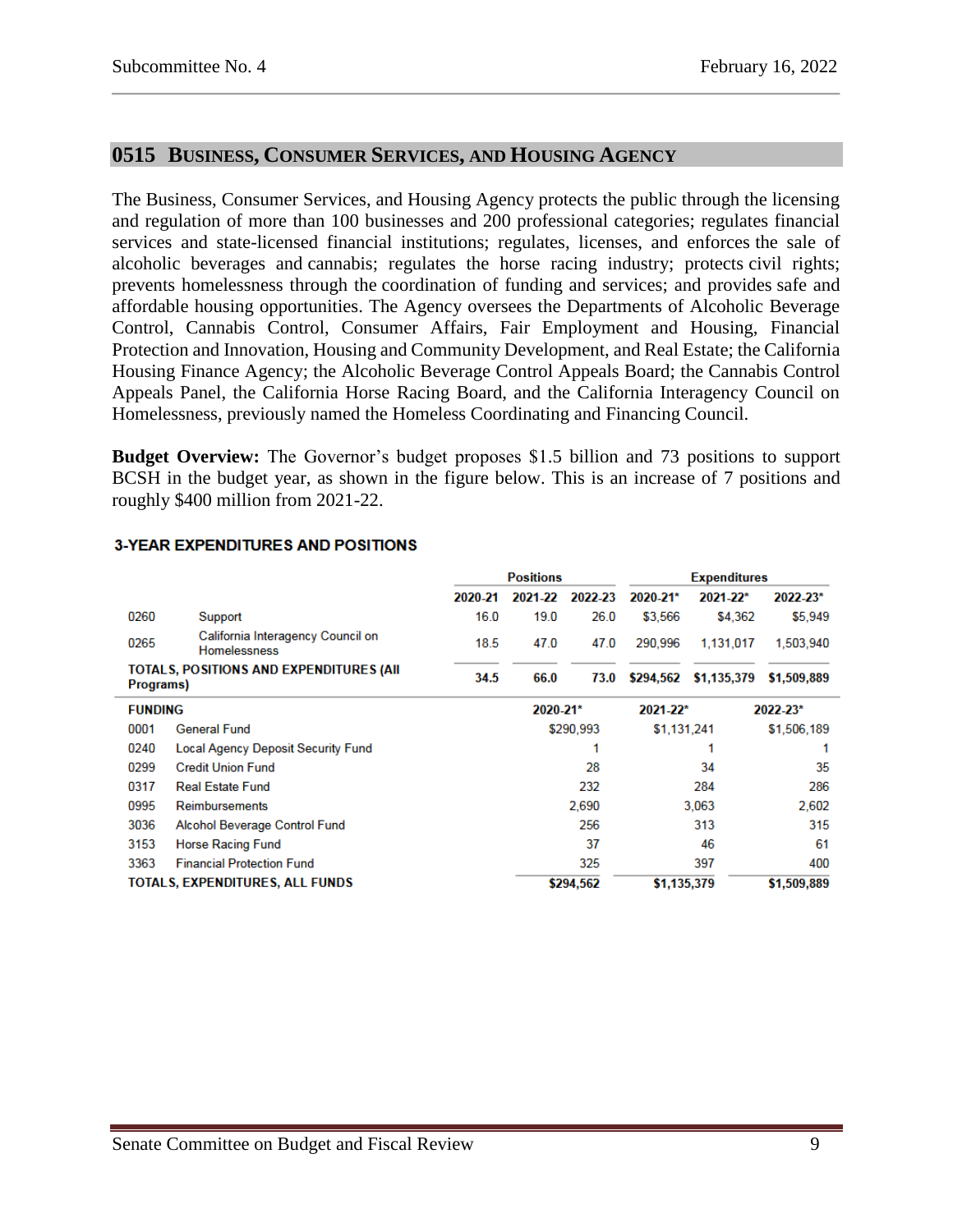#### <span id="page-9-0"></span>**Issue 3: Workload Resources**

**Governor's Budget.** The budget includes \$1.5 million and seven positions in 2022-23 and ongoing to address the current and anticipated ongoing workload stemming from an increase in oversight and strategic coordination required to support existing Agency programs along with significant growth in new program responsibilities, specifically in the housing and homelessness portfolio of programs.

**Background.** The Business, Consumer Services, and Housing Agency was created in 2013 as part of Governor Brown's Reorganization Plan Number Two of 2012 to:

- Protect consumers by licensing and regulating California professionals and businesses.
- Preserve, expand and fund safe and affordable housing opportunities.
- Protect the civil rights of all Californians from acts of hate violence and unlawful discrimination in employment, housing, and public accommodations.

BCSH originally had nine departments under its oversight and 15.0 employees to manage its workload. Agency has grown to provide oversight to 11 departments and directly administers the Cal Interagency Council on Homelessness with 19.0 authorized positions. In addition to increases and changes in the number of organizations under Agency's umbrella, major housing and homelessness initiatives are underway and continue to be developed which have required significant additional oversight, hands-on input in crafting policy and implementation plans, and administration.

**Staff Comments.** The Administration has indicated that this request includes the following positions:

- 1.0 Deputy Secretary of External Affairs (Appointee with position and funding temporarily provided by HCD)
- 1.0 Information Officer II
- 1.0 Agency Budget Manager Staff Services Manager II (Position and funding temporarily from Cal ICH)
- 1.0 Senior Advisor (Position and funding temporarily from Cal ICH)
- 1.0 Deputy Secretary of Equity and Strategic Initiatives (Appointee with position and funding temporarily provided by DFPI)
- 1.0 Housing Policy Specialist Staff Services Manager I
- 1.0 Office Technician

Three of these positions - the Information Office II, the Housing Policy Specialist, and the Office Technician - would be new positions. The two Deputy Secretaries, the Agency Budget Manager, and the Senior Advisor positions are currently-existing positions that have been administratively created and funded by redirecting budgetary resources from other departments. The Administration has indicated these positions have been funded by salary savings, rather than the transfer of existing positions.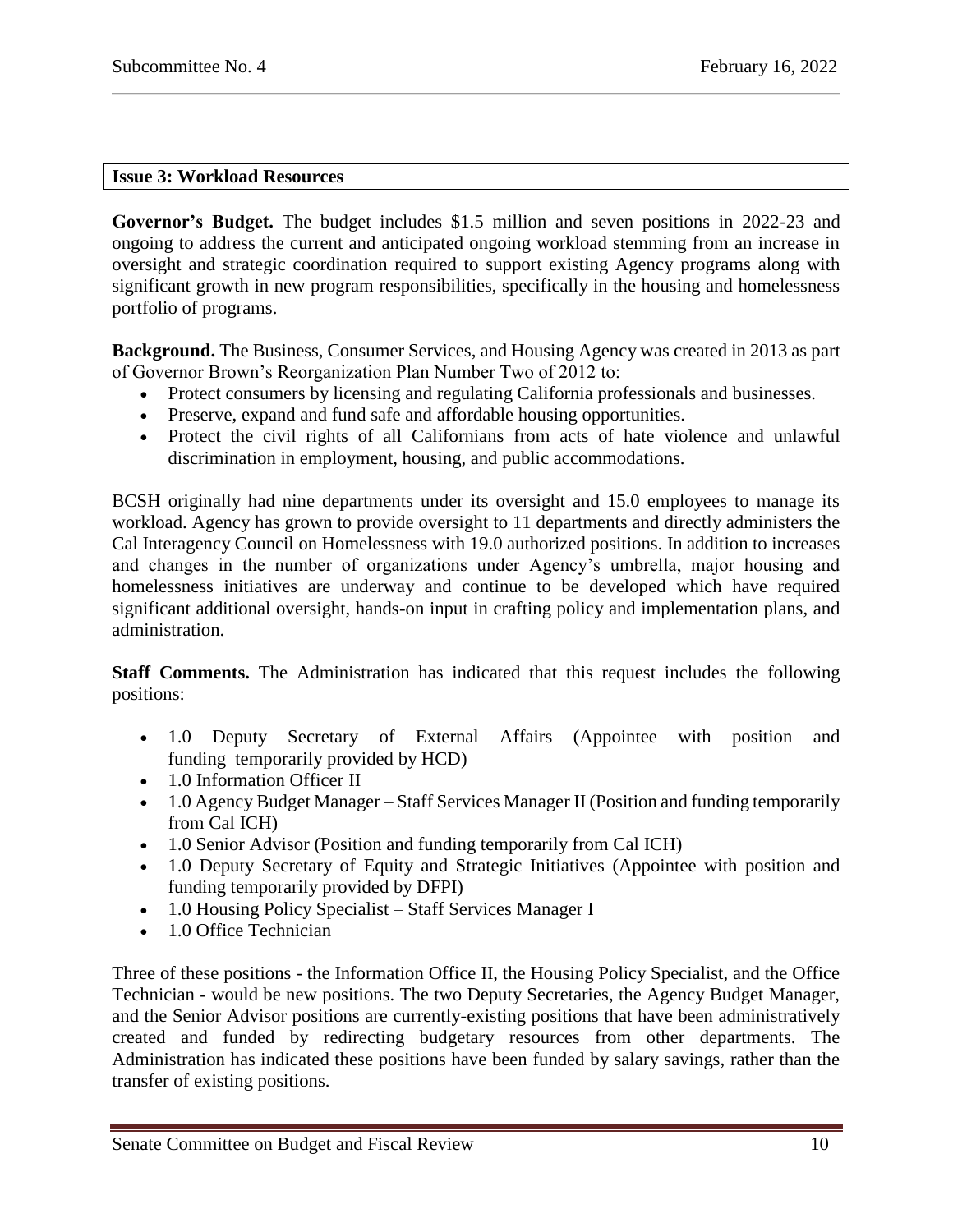It is worth noting that Agency has one of the smaller staff sizes among the various statewide department, with 19 full-time staff as compared to 26 at the Transportation Agency, 33 and Health and Human Services, and 43 at Labor and Workforce Development. Given the dramatic increase in budgets and programs under BCSH's purview, additional staff seems warranted. However, as some of the requested positions were created administratively, the Legislature should consider to what extent they fit the Legislature's needs and intent when it comes to BCSH, and whether the requested level of resources is appropriate for the work the Legislature has directed BCSH to perform.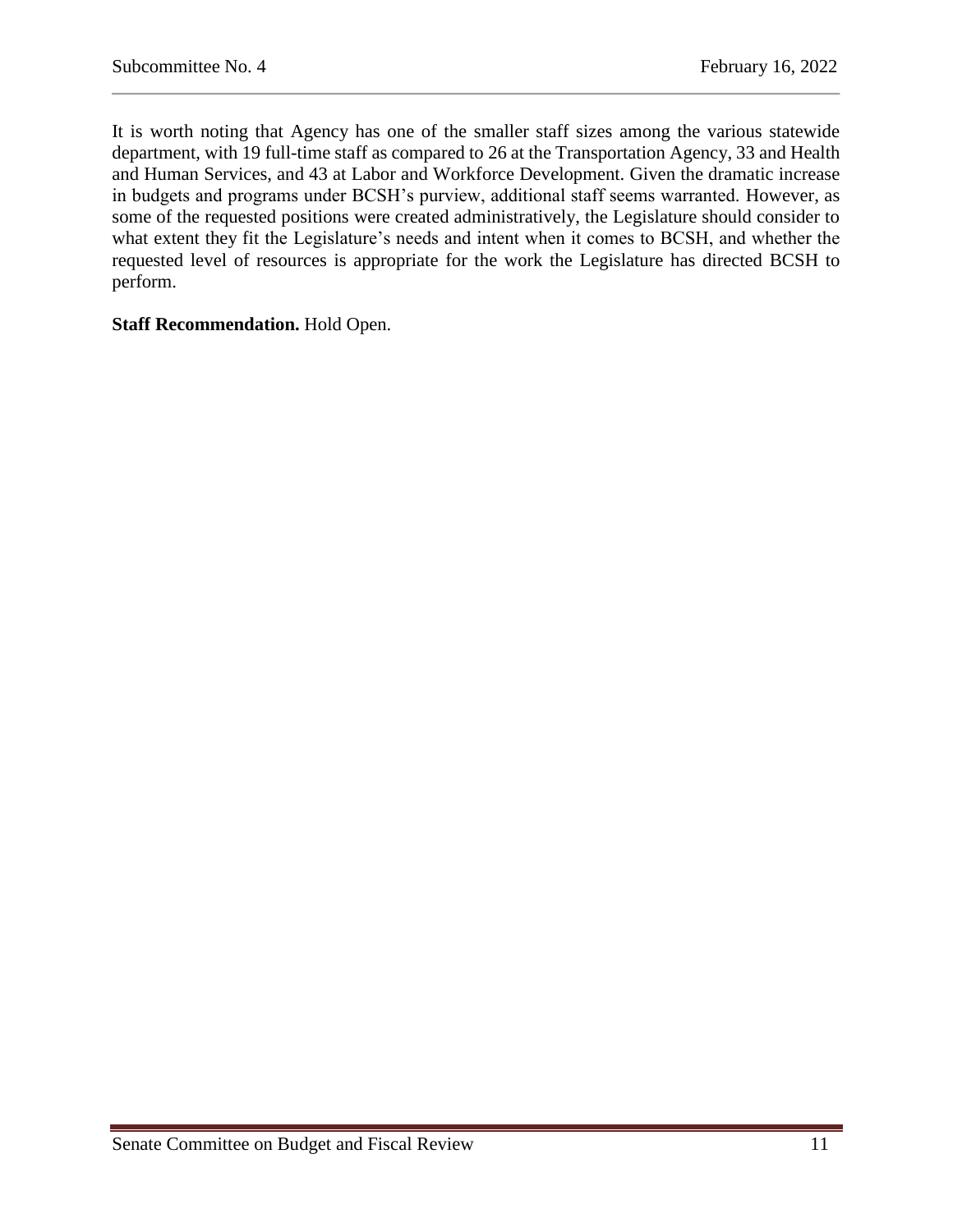### <span id="page-11-0"></span>**Issue 4: Encampment Resolution Grants**

**Governor's Budget.** The budget includes \$500 million one-time General Fund, and trailer bill language, to continue the Encampment Resolution Grant Program established in the 2021 budget.

**Background.** The 2021-22 budget included a \$12 billion package of homelessness services and rehousing funds to expand strategies and interventions across the full continuum of homelessness services. The Cal Interagency Council on Homelessness (ICH, formerly the Homeless Coordinating and Financing Authority) received \$50 million General Fund and staff resources for grants to aid in the resolution of encampments.

According to the U.S. Department of Housing and Urban Development's 2020 Point-in-Time count, an estimated 161,000 people experienced homelessness at any given moment in California, and nearly 114,000 (70 percent) of these individuals are unsheltered, meaning they were living in places not meant for human habitation. A portion of the state's unsheltered homeless population live in encampments in local parks, and along local streets and the state's highway system.

**Staff Comments.** The Encampment Remediation grants included in the 2021 budget have just become available to applicants. The Administration has indicated that, as of December, 2021, ICH has received over \$120 million in applications for the \$50 million included in the 2021-22 budget. This suggests that there is a significant demand for funding. However, it is unclear if there is sufficient demand for \$500 million in new grants, particularly given the significant

Additionally, because Cal ICH is still in the process for distributing funding, it is too soon to assess outcomes from the first round of funding. This means that it is unclear what kinds of interventions are most successful at remediating encampments, what kinds of efforts should be replicated, and what kind of mistakes should be avoided. The Legislature should wait to act on this proposal until clearer data around outcomes is available.

Additionally, this funding would augment the budget year funding originally agreed to as part of the 2021 Budget Act, which includes:

- \$1.3 billion for Project Homekey
- \$1 billion in flexible aid to local governments
- \$1.4 billion for behavioral health infrastructure projects

The Legislature should assess this proposal in the context of other homelessness-focused funding in the proposed budget.

### **LAO Comments.**

 *Devote Attention to Overseeing Recent Augmentations.* We suggest the Legislature dedicate the early part of the budget process to overseeing the implementation of last year's significant homelessness augmentations. Prior to authorizing increased funding for the activities proposed in the 2022-23 budget, ensuring that the homelessness efforts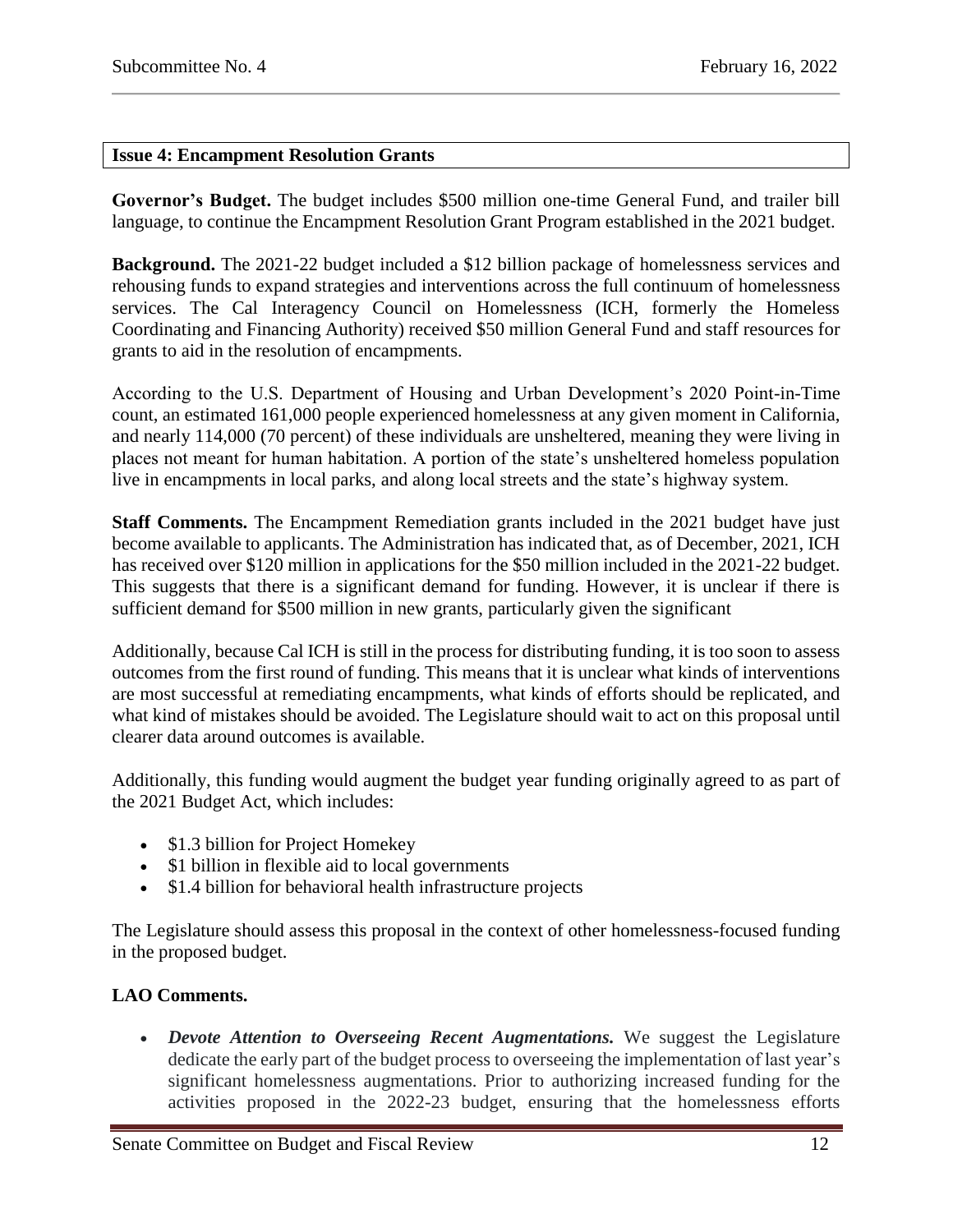authorized in prior budgets are operating effectively, adequately supported, and can be maintained over time will be important.

- Consider Long-Term Plan for Ongoing Homelessness Efforts. In recent years, the state has increased its role in addressing homelessness by providing significant, albeit one-time and temporary, funding towards infrastructure and flexible aid to local governments in recent years. However, addressing this crisis requires a complex combination of services and infrastructure. As more information about recent state efforts becomes available, we suggest the Legislature assess which types of interventions appear most effective. This information could help guide the state's long-term fiscal and policy role in addressing homelessness.
- *For Any Authorized Funds, Set Clear Expectations and Establish Metrics to Assess Performance.*  Setting clear expectations through statute and establishing reporting requirements to facilitate oversight over the state's progress towards addressing homelessness will be critical.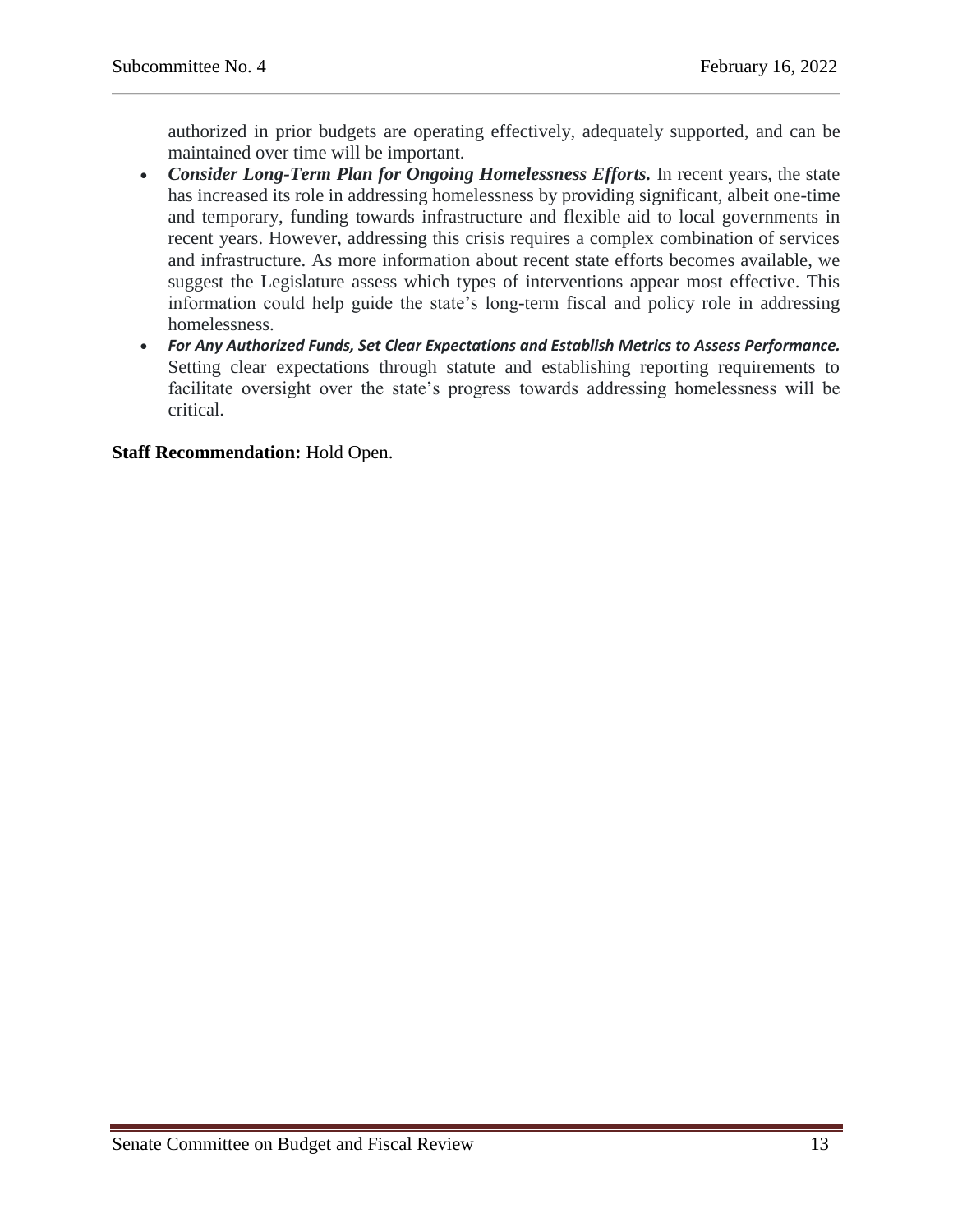# <span id="page-13-0"></span>**1700 DEPARTMENT OF FAIR EMPLOYMENT AND HOUSING**

The Department of Fair Employment and Housing (Department) is responsible for protecting the civil rights of the people of California. The Department receives, investigates, conciliates, mediates, and prosecutes complaints alleging unlawful discrimination in employment, housing, and public accommodation, and acts of hate violence and human trafficking. The Department is authorized to commence prosecution by filing cases directly in court, and to seek attorney's fees and costs when it is the prevailing party. The Department's jurisdiction extends to individuals, private and public entities, housing providers, and business establishments within California.

**Budget Overview:** The Governor's budget proposes \$50 million and 315.3 positions to support DFEH in the budget year, as shown in the figure below. This is an increase of 10 positions but a decrease of roughly \$9 million from 2021-22.

|                                        |                                                                    | <b>Positions</b> |         |          |               | <b>Expenditures</b> |            |
|----------------------------------------|--------------------------------------------------------------------|------------------|---------|----------|---------------|---------------------|------------|
|                                        |                                                                    | 2020-21          | 2021-22 | 2022-23  | $2020 - 21$ * | $2021 - 22$ *       | $2022.23*$ |
| 1490                                   | Administration of Civil Rights Law                                 | 247.1            | 304.2   | 314.2    | \$38.890      | \$59,313            | \$49,168   |
| 1495                                   | <b>Fair Employment and Housing Council</b>                         | 1.2              | 1.1     | 1.1      | 222           | 221                 | 221        |
| 1500                                   | Department of Justice Legal Services                               |                  |         | ٠        | 429           | 429                 | 929        |
|                                        | <b>TOTALS, POSITIONS AND EXPENDITURES (All Programs)</b>           | 248.3            | 305.3   | 315.3    | \$39.541      | \$59.963            | \$50,318   |
| <b>FUNDING</b>                         |                                                                    |                  |         | 2020-21* |               | $2021 - 22$ *       | 2022-23*   |
| 0001                                   | <b>General Fund</b>                                                |                  |         |          | \$33.991      | \$53,667            | \$44,052   |
| 0890                                   | <b>Federal Trust Fund</b>                                          |                  |         |          | 5,550         | 5,760               | 5.730      |
| 3246                                   | <b>Fair Employment and Housing Enforcement and Litigation Fund</b> |                  |         |          | ٠             | 536                 | 536        |
| <b>TOTALS, EXPENDITURES, ALL FUNDS</b> |                                                                    |                  |         |          | \$39.541      | \$59,963            | \$50,318   |

#### **3-YEAR EXPENDITURES AND POSITIONS**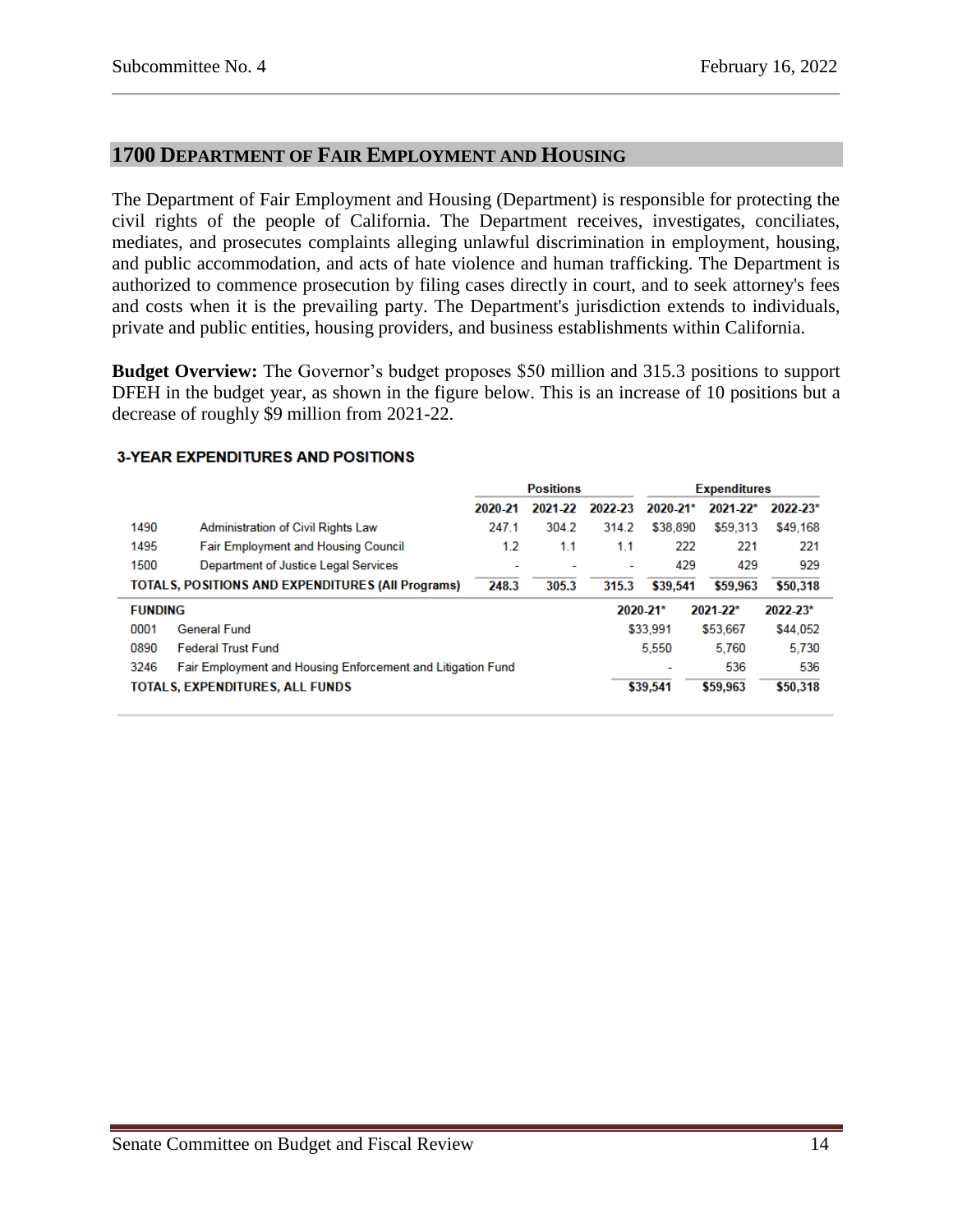#### <span id="page-14-0"></span>**Issue 5: Administrative Resources**

**Governor's Budget.** The budget includes \$1.3 million General Fund and 7 positions in 2022-23, and \$836,000 General Fund and 7 positions in 2023-24 and ongoing, to provide additional resources to support DFEH's administrative workload, including appeals, public records requests, media outreach, contracts and procurement, and accounting processes, and help administer a Statewide Hate Crime Hotline.

**Background.** DFEH receives, investigates, conciliates, mediates, and prosecutes complaints of alleged violations of the Fair Employment and Housing Act (FEHA), the Equal Pay Act, the Unruh Civil Rights Act, the Ralph Civil Rights Act, Civil Code section 51.9, the Disabled Persons Act, the California Trafficking Victims Protection Act, and Government Code section 11135 et seq (prohibiting discrimination in all State-funded activities and programs). DFEH also collects and analyzes pay and demographic data from large employers pursuant to Government Code section 12999. DFEH affirmatively investigates discriminatory practices within the State in accordance with its statutory mandate "to eliminate discrimination in California."

In 2020, DFEH received 23,897 complaints from members of the public who alleged that their civil rights were violated. Of these, 13,707 were requests for an immediate "Right-to-Sue" in employment cases. 5,784 complaints were investigated by DFEH staff. As of January 2022 there were more than 7,235 open cases in DFEH's case management system pending investigation.

SB 170 (Committee on Budget and Fiscal Review), Chapter 240, Budget Act of 2021, appropriated \$10 million to DFEH for the administration and implementation of a Statewide Hate Crime Hotline, with funds available for encumbrance and expenditure until June 30, 2025.

**Staff Comments.** DFEH's request for additional resources is based on staffing needs in DFEH's Executive Programs and Administrative Services Divisions to support the recent expansion of the department. DFEH has expanded significantly in the past two fiscal years, with a 29 percent increase in staffing. Despite this large increase in workforce, the administrative functions within DFEH have not been expanded to match. As such, additional resources seem generally reasonable. However, additional review of workload data is necessary to assess the appropriate level of additional resources to provide.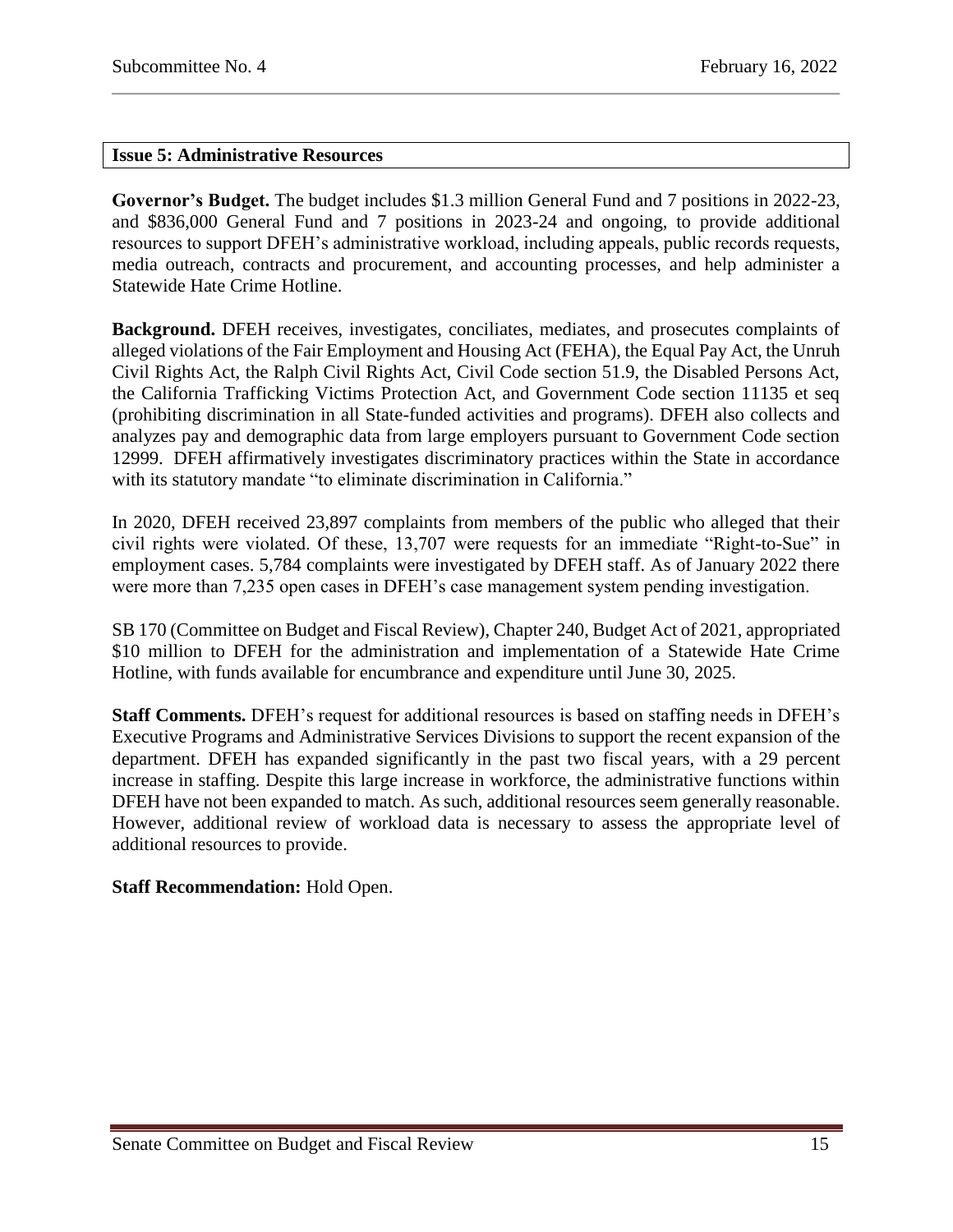## <span id="page-15-0"></span>**2240 DEPARTMENT OF HOUSING AND COMMUNITY DEVELOPMENT**

The Department of Housing and Community Development's (HCD's) mission is to promote safe, affordable homes and strong vibrant communities throughout California by (1) administering housing finance, economic development, and community development programs, (2) developing housing policy and advocating for an adequate housing supply, and (3) developing building codes and regulating manufactured homes and mobilehome parks. HCD also provides technical and financial assistance to local agencies to support community development.

The California Housing Finance Agency's (CalHFA's) mission is to create and finance progressive housing solutions so more Californians have a place to call home. The Agency's Multifamily Division finances affordable rental housing through public and private partnerships, while its Single Family Division finances first mortgage loans and down payment assistance loans to firsttime homebuyers through a network of preferred lenders. CalHFA, a statutorily independent agency and component unit of state government, is not subject to Budget Act appropriation. CalHFA is displayed, for budgetary reporting purposes only, within HCD's budget.

**Budget Overview:** The Governor's budget proposes \$3.4 billion and 1,327.9 positions to support HCD in the budget year, as shown in the figure below. This is an increase of roughly 40 positions but a decrease of roughly \$9 billion from 2021-22, mostly due significant one-time funding provided in the 2021-22 budget.

|                                                             |                                       | <b>Positions</b> |         |         | <b>Expenditures</b> |                |             |  |
|-------------------------------------------------------------|---------------------------------------|------------------|---------|---------|---------------------|----------------|-------------|--|
|                                                             |                                       | 2020-21          | 2021-22 | 2022-23 | $2020 - 21$ *       | $2021 - 22$ *  | 2022-23*    |  |
| 1660                                                        | <b>Codes and Standards Program</b>    | 181.4            | 247.0   | 246.6   | \$33.769            | \$42.198       | \$42.863    |  |
| 1665                                                        | <b>Financial Assistance Program</b>   | 350.2            | 696.0   | 722.4   | 5.027.488           | 11.412.416     | 3,227,308   |  |
| 1670                                                        | Housing Policy Development Program    | 57.0             | 122.0   | 135.3   | 196.026             | 693.252        | 59.245      |  |
| 1675                                                        | California Housing Finance Agency     | 176.7            | 223.6   | 223.6   | 32.089              | 37,850         | 38,019      |  |
| 1680                                                        | <b>Loan Repayments Program</b>        |                  |         |         | $-5.678$            | $-1.944$       | $-1.944$    |  |
| 1685                                                        | <b>HPD Distributed Administration</b> |                  | ٠       | ٠       | $-52$               | $-180$         | $-180$      |  |
| 9900100                                                     | Administration                        | 209.9            | ٠       | ۰       | 24.383              | $\overline{a}$ | ۰           |  |
| 9900200                                                     | <b>Administration - Distributed</b>   |                  |         | ٠       | $-24.383$           |                | ۰           |  |
| <b>TOTALS, POSITIONS AND EXPENDITURES (AII</b><br>Programs) |                                       | 975.2            | 1.288.6 | 1.327.9 | \$5,283,642         | \$12,183,592   | \$3.365.311 |  |

#### **3-YEAR EXPENDITURES AND POSITIONS**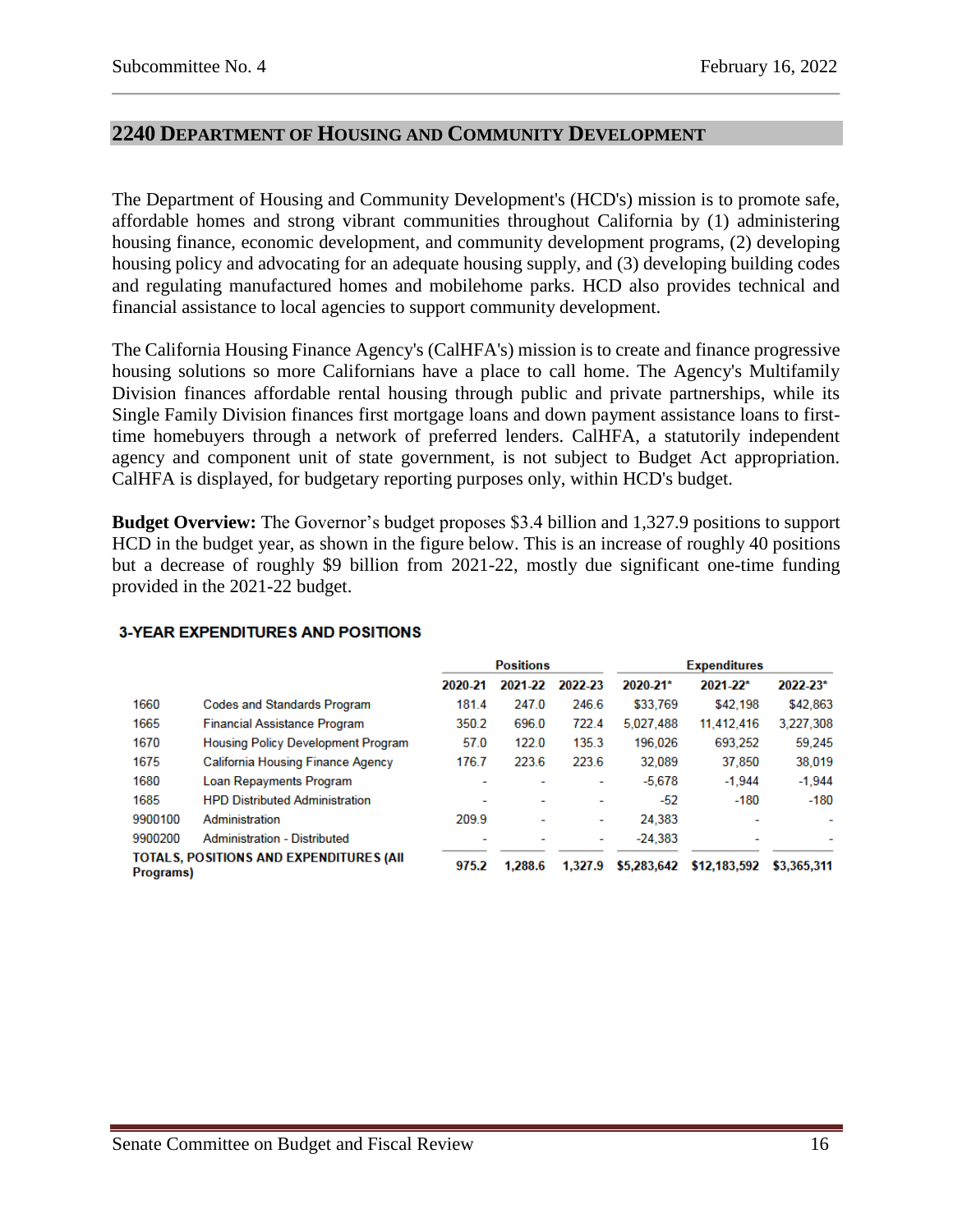### <span id="page-16-0"></span>**Issue 6: Codes Field Operations Staffing Increase**

**Governor's Budget.** The budget includes an augmentation of \$393,000 in state operations from the Mobilehome-Special Occupancy Park Revolving Fund (Fund 0245) to support 3.0 positions in 2022-23 and ongoing.

**Background.** HCD's Division of Codes and Standards (Codes) develops, administers, adopts, and enforces uniform statewide building standards to ensure the health and safety of Californians. HCD is responsible for the implementation of the Mobilehome Parks program (MP), the Mobilehome Park Maintenance program (MPM); and Special Occupancy Parks program (SOP).

The Mobilehome Parks Act requires HCD or in some cases a city, a county, or a city and county, approved as the local enforcement agency (LEA), to enter and inspect mobilehome parks to ensure enforcement of the Act. In response to disasters within the state, the MPM program was created in 1990 to conduct detailed park health and safety inspections, and now establishes a goal for HCD or the LEAs to inspect five percent of mobilehome parks annually. The program is supported through a \$4.00 per-lot fee that has remained unchanged since its creation. The Special Occupancy Parks Act regulates SOP's by requiring any person, prior to operating a SOP, to obtain a valid permit issued by the enforcement agency, as specified. All three of these programs are funded by fees collected by enforcing agencies.

According to the Department of Finance, approximately 1.6 million Californian's reside in mobilehomes. Residents of mobilehome parks tend to be older and have lower income than the overall population. HCD has enforcement responsibility for 82 percent of the mobilehome parks and 76 percent of the lots in the state.

**Staff Comments.** Of the 5,186 mobilehome parks scattered throughout the state, 714 are SOPs (often referred to as Recreational Vehicle (RV) parks) and are increasingly used for transitional living due to the extreme housing affordability crisis in the state. The trending business model in which mobilehome park owners rent specialized RV parks or tent camps, (often referred to as "glamping") require a SOP PTO. It has been reported to Codes that many property owners are illegally operating glamping facilities on private property across the state without local approval and without required permits to operate from HCD. The Administration has indicated that at current staffing levels Codes is unable to investigate and enforce compliance with the Act and HCD regulations to ensure these facilities meet required standards.

Codes is currently budgeted for 48 full-time positions statewide. This has not increased since 2015- 16. These 48 field inspectors are responsible for monitoring the health and safety of approximately 6,251 mobilehome parks, special occupancy parks, and 399,518 park lots throughout California. The total number of field operations assignments has increased by 22 percent from 2014-15 to 2019-20 as homeowners emerged from the recession. Additionally, a 2019-20 audit by the California State Auditor noted that HCD has no record of entering and inspecting 10 percent of mobilehome parks within the last decade. The Administration has indicated that additional staff will help address this.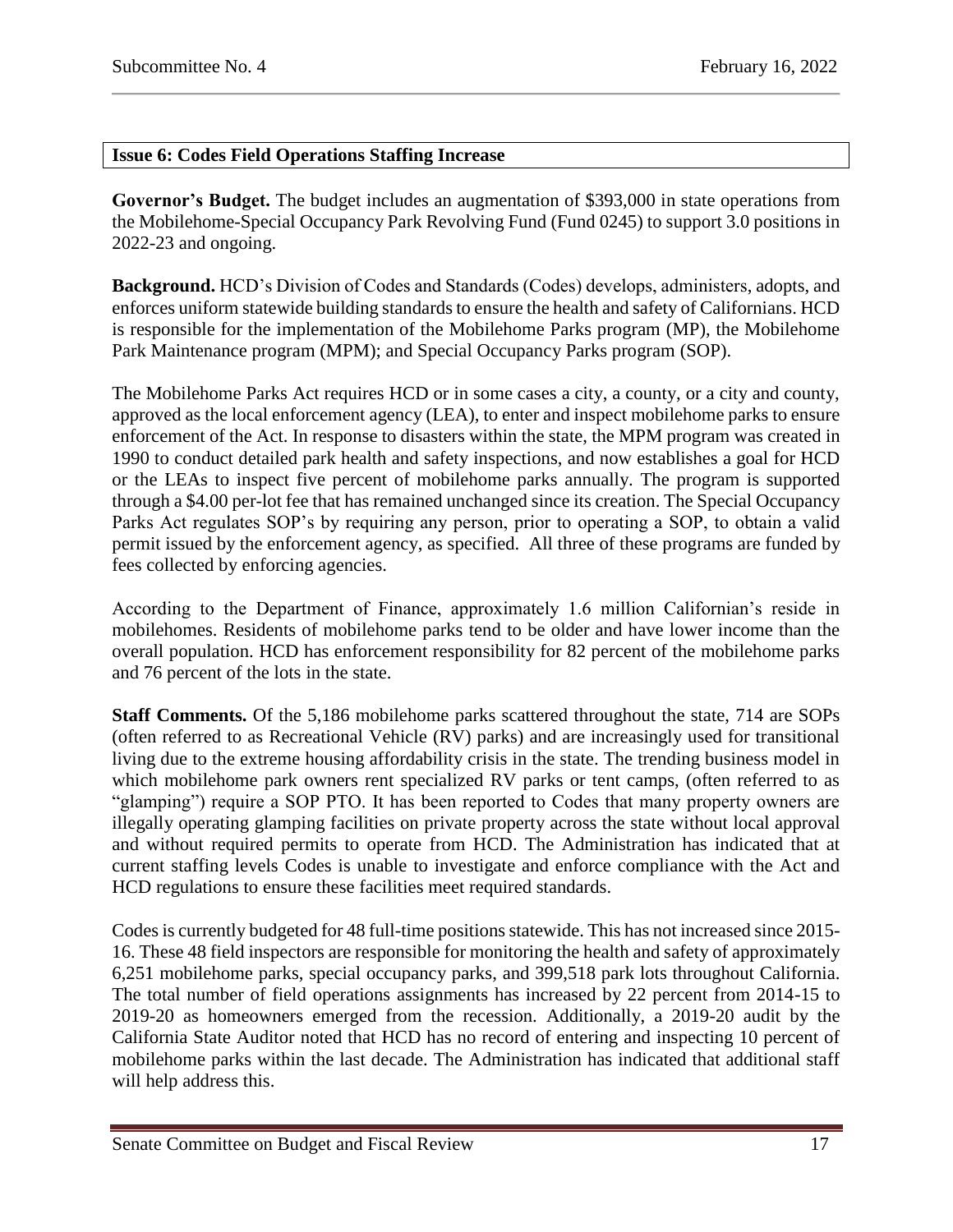Codes staffing has remained consistent since 2014-15 despite an increase in workload and shortcomings in current performance identified by the California State Auditor. However, it is unclear whether the requested three positions is appropriate or sufficient to address these issues. The Legislature should consider the extent to which the requested staff will meet the identified workload, or whether an alternate level of resources is appropriate.